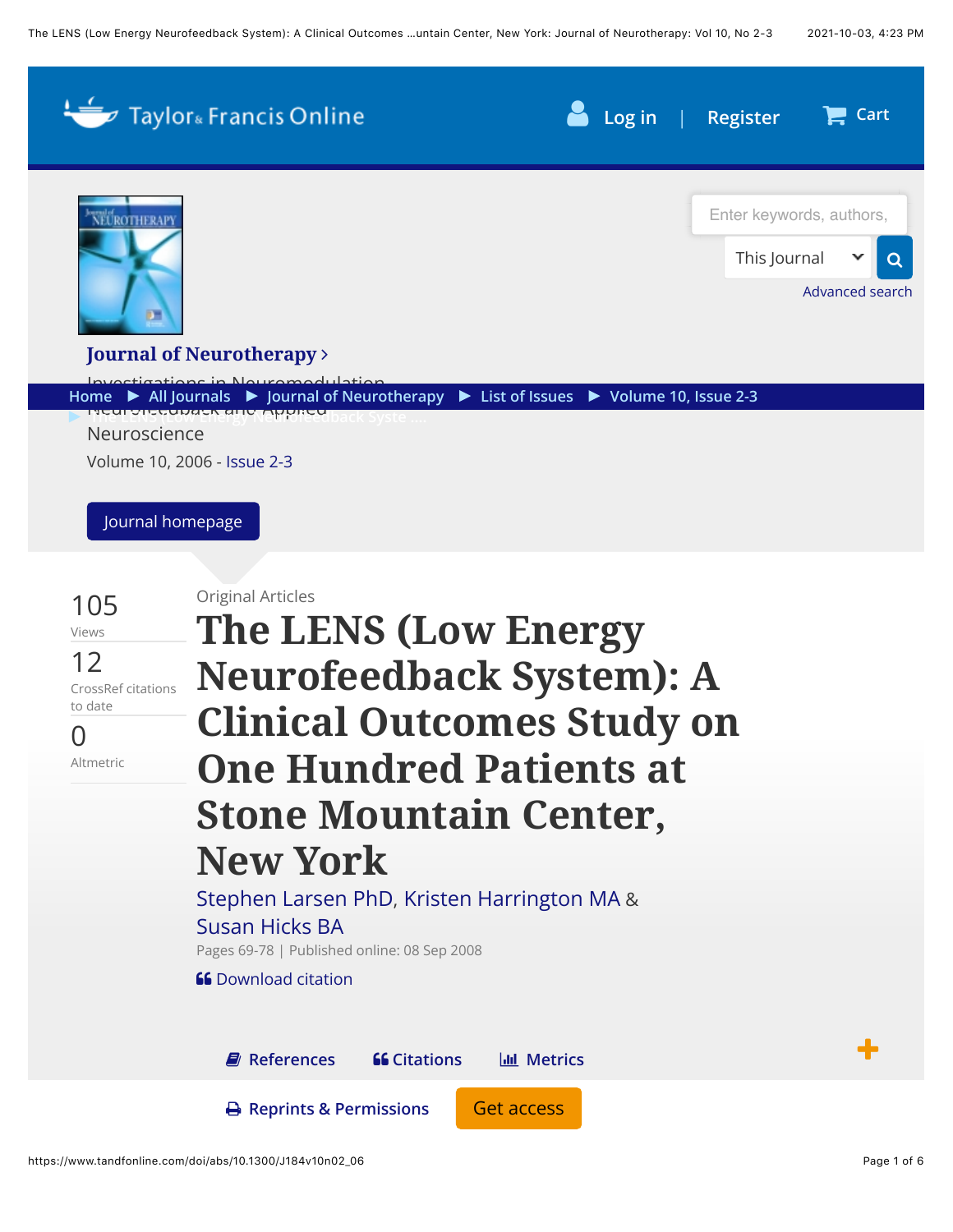Sample our Behavioral Sciences **lournals** >> Sign in here to start you<br>to the latest two volumes f

#### **EDITINGSERVICES Need language** editing? quote today!

F1000 Research Publish your Policy **Brief rapidly today** and inspire change for tomorrow

# **SUMMARY**

Introduction. The Low Energy Neurofeedback System (LENS) developed by Dr. Len Ochs (2006a) uses feedback in the form of a radio frequency carrier wave, administered at a positive *offset* frequency from the person's own dominant EEG frequency. Although it is an unusual biofeedback procedure, the feedback being invisible and the subject passive, clinical evidence supports the efficacy of the LENS across a spectrum of conditions. Published research studies (Schoenberger, Shifflet, Esty, Ochs, & Matheis, 2001; Donaldson, Sella, & Mueller, 1998; Mueller, Donaldson, Nelson, & Layman, 2001) have shown the effectiveness of the LENS method with traumatic brain injury (TBI) and with fibromyalgia. No study to date has evaluated LENS treatment across the spectrum of disorders and with a significantly large sample. This study was devised to address these issues. The study hypotheses were that the LENS treatment would be effective in reducing both systematic symptom ratings and measurements of EEG amplitudes, and that the therapeutic effect would produce the most rapid improvements in early sessions of treatment.

## Related research  $\boldsymbol{\Theta}$

**People** also read

Recommended articles

<span id="page-1-0"></span>The Low Energy Neurofeedback System (LENS): Theory, Background, and Introduction >

Len Ochs PhD lournal of Neurotherapy **Published online: 8** Sep 2008

**LENS** Neurofeedback **Treatment of** Anger: Preliminary Reports  $\sum$ 

D. Corydon Hammond PhD, ECNS, QEEG-D, **BCIA-EEG** Journal of Neurotherapy **Published online: 18** May 2010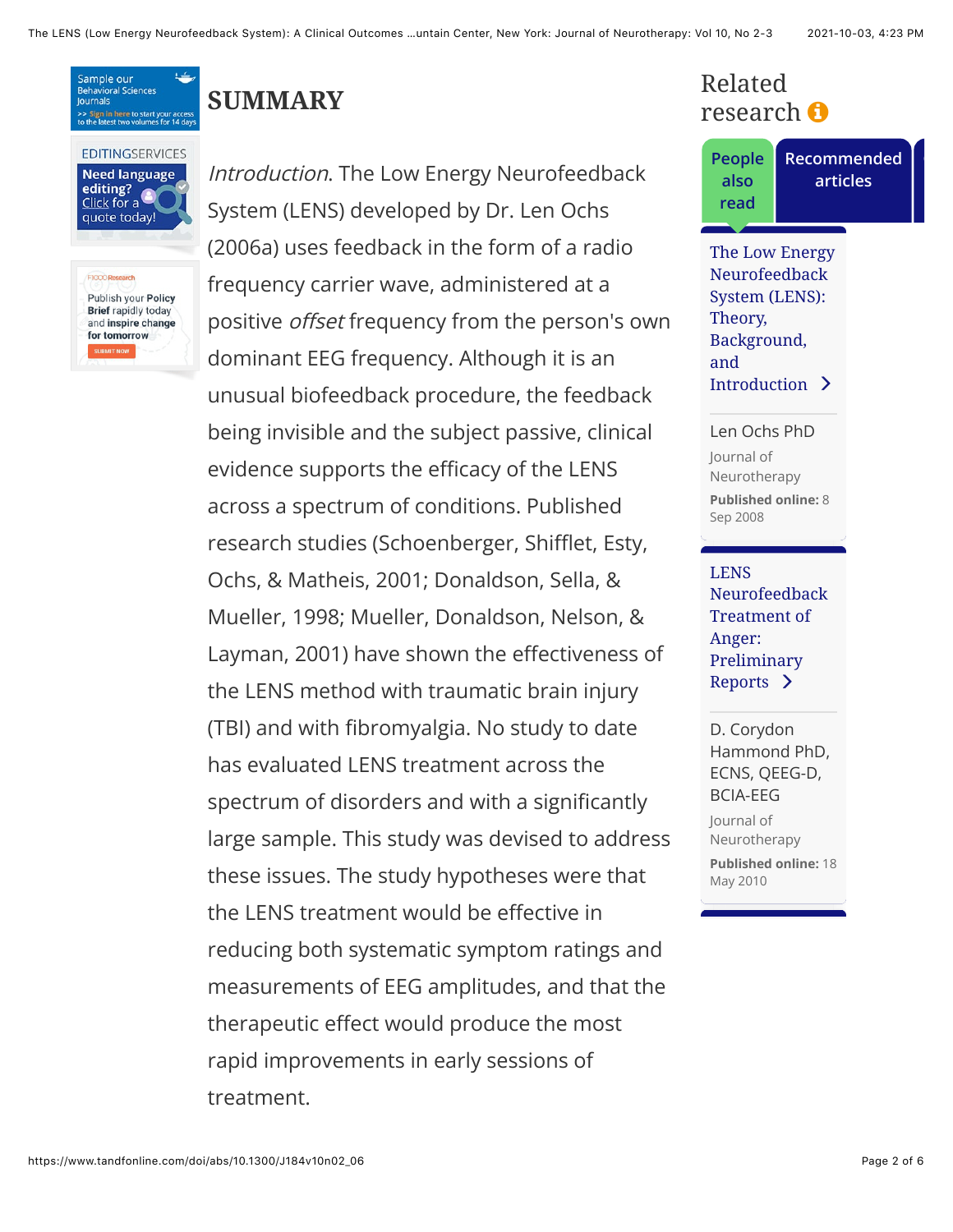Method. "Blinded" research associates selected the first 100 patients from approximately 300 case files that met the following inclusion criteria: the person had received at least 10 treatment sessions, completed an initial CNS questionnaire, and that session-by-session subjective symptom ratings (SSRF) had been obtained. Patients ranged from 6 to 80 years old, almost evenly divided between male and female, with a wide range of symptoms and comorbid DSM-IV diagnoses.

Results. Data were statistically analyzed for significance and corelational variables. Average symptom ratings across 15 major problem areas (e.g., anxiety, mood disturbance, attentional problems, fatigue, pain, sleep problems, etc.) showed significant improvements ( $p < .0001$ ) from beginning to end of treatment. After an average of only 20 treatments the mean average of patient symptom ratings (0–10) declined from 7.92 to 3.96, a 50% improvement. Equally significant was the drop in EEG amplitude at the highest amplitude electrode site (HAS; p < .0001) as well as a lesser but still significant decrease at Cz (p < .002). A final analysis of the average symptom score with the HAS score showed them to be highly correlated. All hypotheses were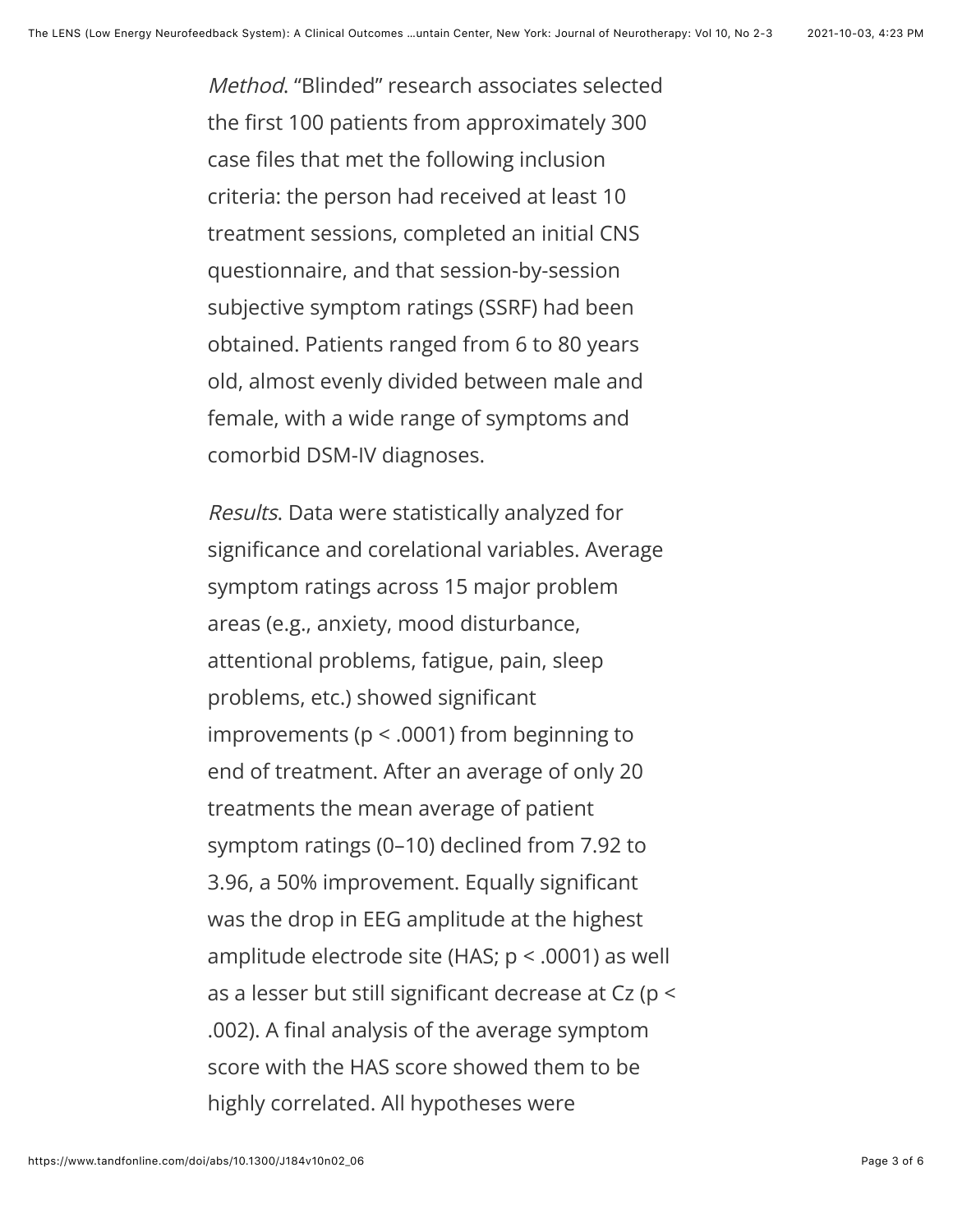#### confirmed.

Conclusions. LENS treatment appears to be very efficient and effective in rapidly reducing a wide range of symptoms. It particularly produces rapid improvements in the first five to six sessions. Recommendations for future research are provided.

|                                 | <b>Q KEYWORDS:</b> Neurofeedback EEG biofeedback LENS |             |           |  |  |  |
|---------------------------------|-------------------------------------------------------|-------------|-----------|--|--|--|
| Low Energy Neurofeedback System |                                                       |             |           |  |  |  |
|                                 |                                                       |             |           |  |  |  |
| K Previous<br>article           | <b>View</b> issue table of<br>contents                | <b>Next</b> | article > |  |  |  |

## Browse journals by subject

| <b>Arts</b><br><b>Behavioral Sciences</b><br><b>Bioscience</b><br><b>Built Environment</b><br><b>Communication Studies</b><br><b>Computer Science</b><br><b>Earth Sciences</b><br><b>Economics, Finance, Business &amp; Industry</b><br><b>Education</b><br><b>Engineering &amp; Technology</b> | <b>Area Studies</b> |
|-------------------------------------------------------------------------------------------------------------------------------------------------------------------------------------------------------------------------------------------------------------------------------------------------|---------------------|
|                                                                                                                                                                                                                                                                                                 |                     |
|                                                                                                                                                                                                                                                                                                 |                     |
|                                                                                                                                                                                                                                                                                                 |                     |
|                                                                                                                                                                                                                                                                                                 |                     |
|                                                                                                                                                                                                                                                                                                 |                     |
|                                                                                                                                                                                                                                                                                                 |                     |
|                                                                                                                                                                                                                                                                                                 |                     |
|                                                                                                                                                                                                                                                                                                 |                     |
|                                                                                                                                                                                                                                                                                                 |                     |
|                                                                                                                                                                                                                                                                                                 |                     |

Back to top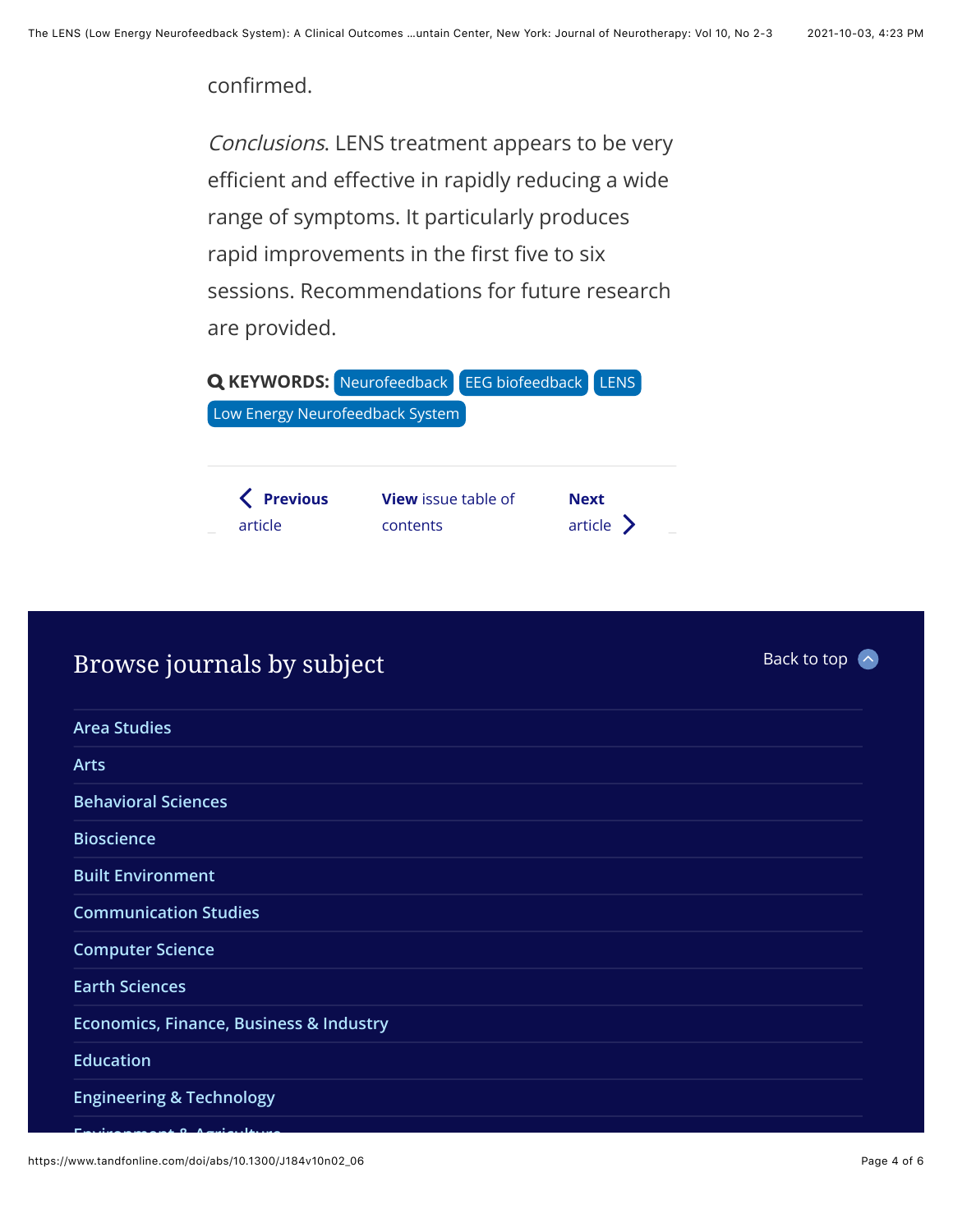The LENS (Low Energy Neurofeedback System): A Clinical Outcomes ...untain Center, New York: Journal of Neurotherapy: Vol 10, No 2-3 2021-10-03, 4:23 PM

| <b>Environment &amp; Agriculture</b>          |  |
|-----------------------------------------------|--|
| <b>Environment and Sustainability</b>         |  |
| <b>Food Science &amp; Technology</b>          |  |
| Geography                                     |  |
| <b>Global Development</b>                     |  |
| <b>Health and Social Care</b>                 |  |
| <b>Humanities</b>                             |  |
| <b>Information Science</b>                    |  |
| Language & Literature                         |  |
| Law                                           |  |
| <b>Mathematics &amp; Statistics</b>           |  |
| Medicine, Dentistry, Nursing & Allied Health  |  |
| <b>Museum and Heritage Studies</b>            |  |
| <b>Physical Sciences</b>                      |  |
| <b>Politics &amp; International Relations</b> |  |
| <b>Social Sciences</b>                        |  |
| <b>Sports and Leisure</b>                     |  |
| <b>Tourism, Hospitality and Events</b>        |  |
| <b>Urban Studies</b>                          |  |

| Information for    | Open access               | <b>Opportunities</b>    | Help and information |
|--------------------|---------------------------|-------------------------|----------------------|
| <b>Authors</b>     | Overview                  | Reprints and e-prints   | Help and contact     |
| Corporate partners | Open journals             | Advertising solutions   | Newsroom             |
| <b>Editors</b>     | Open Select               | Accelerated publication | All journals         |
| <b>Librarians</b>  | <b>Dove Medical Press</b> | Corporate access        | <b>Books</b>         |
| <b>Societies</b>   | F1000Research             | solutions               |                      |

### Keep up to date